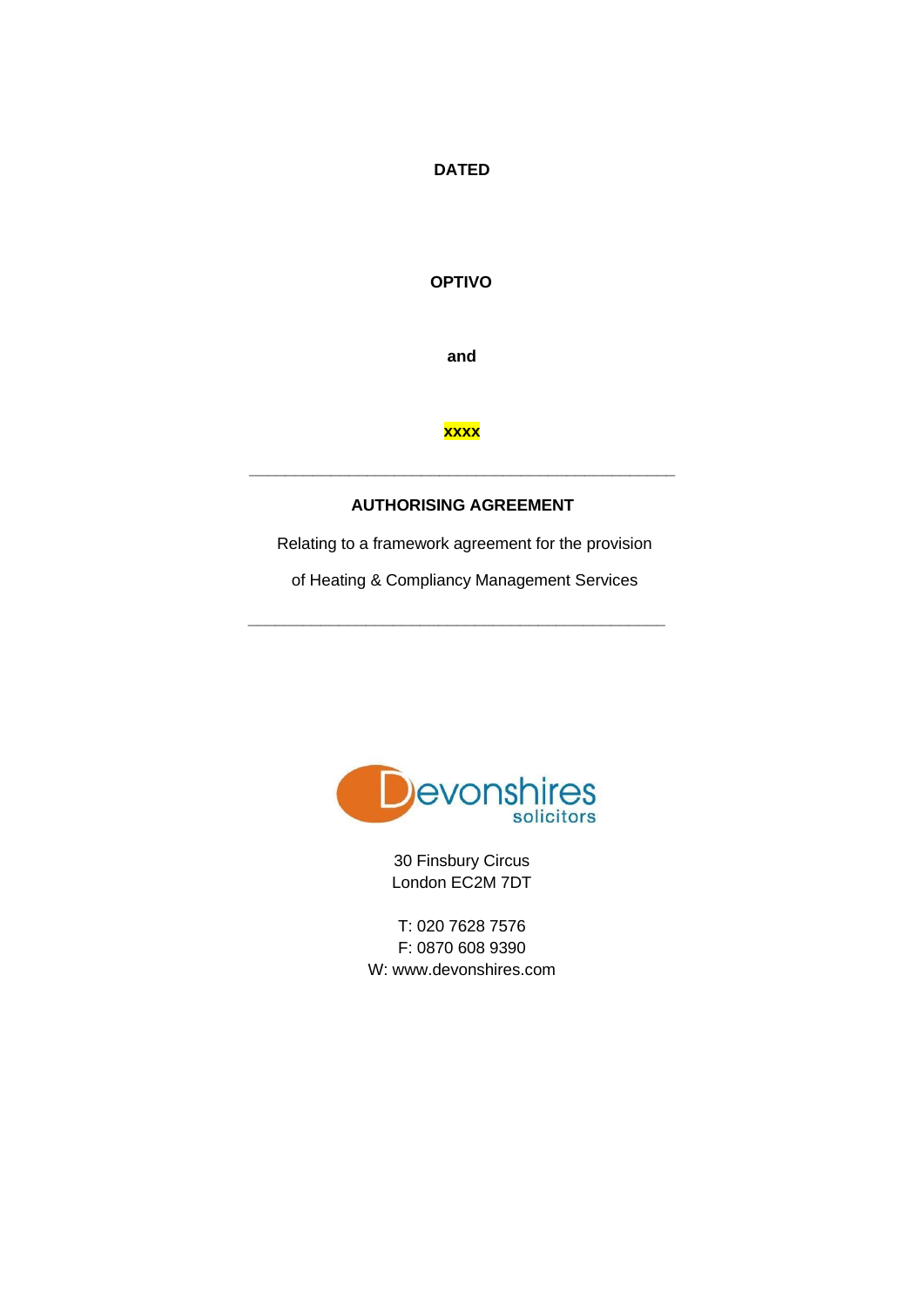#### **THIS AGREEMENT** is made the **18th August 2021**

#### **BETWEEN:**

- (1) **OPTIVO** (FCA Registration Number 7561) of Grosvenor House, 125 High Street, Croydon CR0 9XP in its capacity as representative of and agent for the SEC Members **(**the **"Client"**);
- (2) **xxxxx** (Company Number xxxxx) of xxxxxx (the **"Authorised Entity"**)

#### **WHEREAS:**

- (1) This Agreement is made pursuant to a framework agreement for the provision of Heating & Compliancy Management Services dated December 2019 between (1) the Client and (2) the parties named therein as the Service Providers (the **"Framework Agreement"**).
- (2) The Client wishes to grant the Authorised Entity the right to enter into Call Off Contracts with Service Providers under the Framework Agreement.
- (3) The Authorised Entity is a full member of SEC.

#### **IT IS AGREED**:

#### **1 Definitions**

- 1.1 Where the Framework Agreement assigns a meaning to any word or expression which is used in this Agreement, the same meaning shall, unless the context otherwise requires or unless defined hereunder, be given to it in this Agreement.
- 1.2 In this Agreement unless the context otherwise requires the following terms shall have the meanings given to them below:

| <b>Agreement Period</b> | means the period commencing on the date of this<br>Agreement and ending at the end of the<br>Framework Term or on the Revocation Date,<br>whichever is the earlier;                                                                                                             |
|-------------------------|---------------------------------------------------------------------------------------------------------------------------------------------------------------------------------------------------------------------------------------------------------------------------------|
| <b>Revocation Date</b>  | means the date on which the Authorised Entity<br>receives written notice from the Client under<br>Clause 4.2 of this Agreement that the Authorised<br>Entity's right to enter into Call Off Contracts<br>pursuant to the Framework Agreement has been<br>revoked by the Client; |

- 1.3 In this Agreement, unless the context otherwise requires:
	- 1.3.1 the headings are included for convenience only and shall not affect the interpretation of this Agreement;
	- 1.3.2 the singular includes the plural and vice versa;
	- 1.3.3 a gender includes any other gender;
	- 1.3.4 a reference to a person' includes any individual, firm, partnership, company and any other body corporate;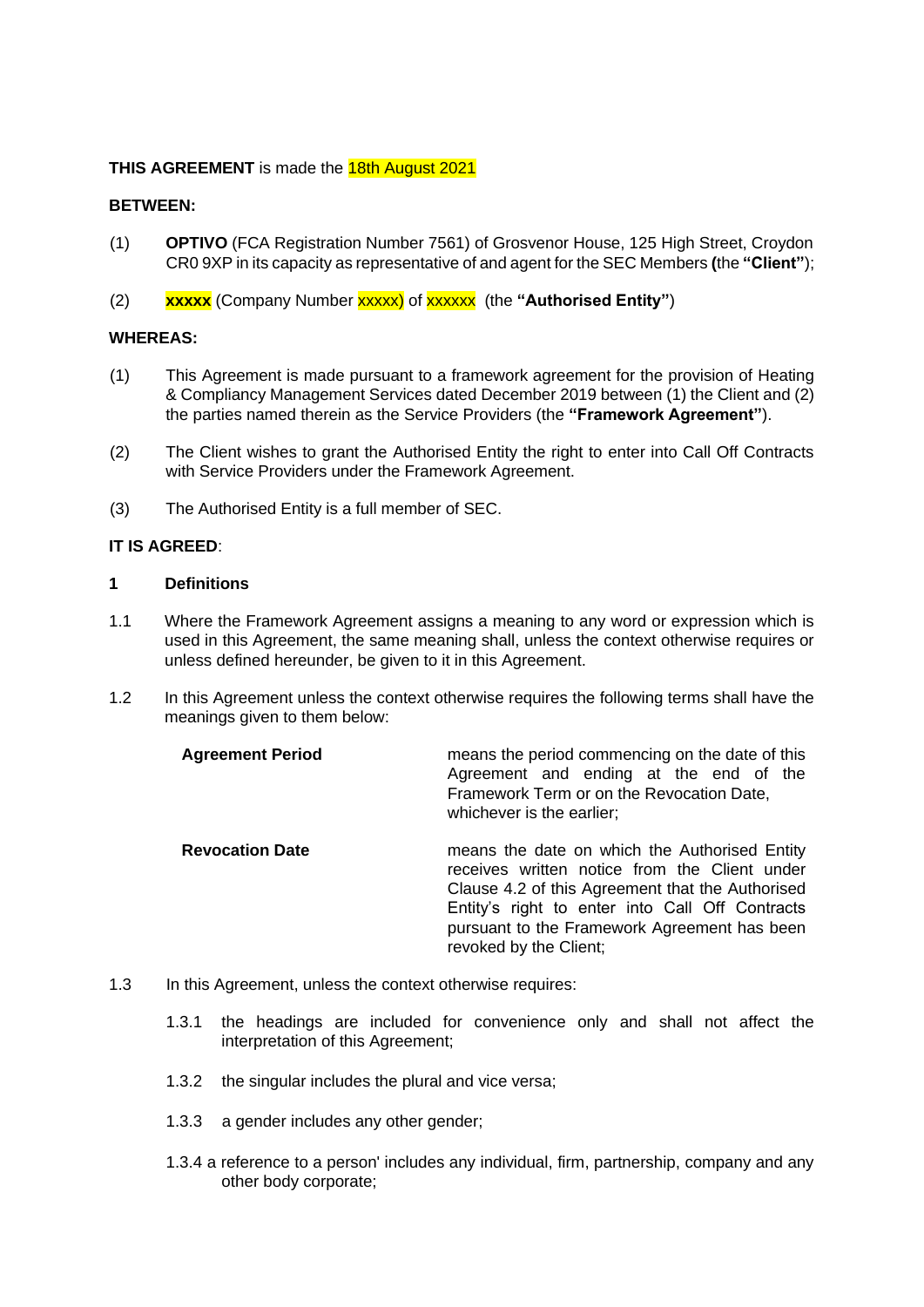- 1.3.5 a reference to a statute, statutory instrument or other subordinate legislation (**"Legislation"**) is to such legislation as amended and in force from time to time, including any legislation which re-enacts or consolidates it, with or without modification; and
- 1.3.6 a reference to specific standards, codes of practice, guideline, rules and/or schemes shall be construed as including all amendments, modifications, supplements, redrafts and/or substitutes thereto.

### **2 Right to Enter into Call Off Contracts**

In consideration of the covenants made by the Authorised Entity under this Agreement, the Client grants to the Authorised Entity for the duration of the Agreement Period the right under the Framework Agreement to enter into Call Off Contracts with Service Providers.

## **3 Compliance with Obligations**

- 3.1 The Authorised Entity covenants with the Client that the Authorised Entity will duly discharge, perform and observe all the liabilities, obligations and stipulations of the Authorised Entity under any Call Off Contracts it enters into pursuant to the Framework Agreement and will keep the Client duly and effectually indemnified against all actions, proceedings, claims, demands, costs, damages, penalties and expenses whatsoever under or in respect of any such Call Off Contracts.
- 3.2 The Authorised Entity covenants with the Client that the Authorised Entity shall comply with all obligations in the Framework Agreement that are expressed to be obligations of an Authorised Entity.
- 3.3 The Authorised Entity acknowledges and agrees that, to the fullest extent permitted by law:
	- 3.3.1 the Client shall have no liability to the Authorised Entity (whether in contract, tort or otherwise) for any matter arising out of or in connection with the carrying out of a Mini-Competition by the Client on the Authorised Entity's behalf; and
	- 3.3.2 the Client shall not be liable for or be required to indemnify the Authorised Entity against any expenses, liability, losses or costs incurred by the Authorised Entity which arise out of or in connection with the carrying out of a Mini-Competition by the Client on the Authorised Entity's behalf, whether under contract, tort or on any other legal basis.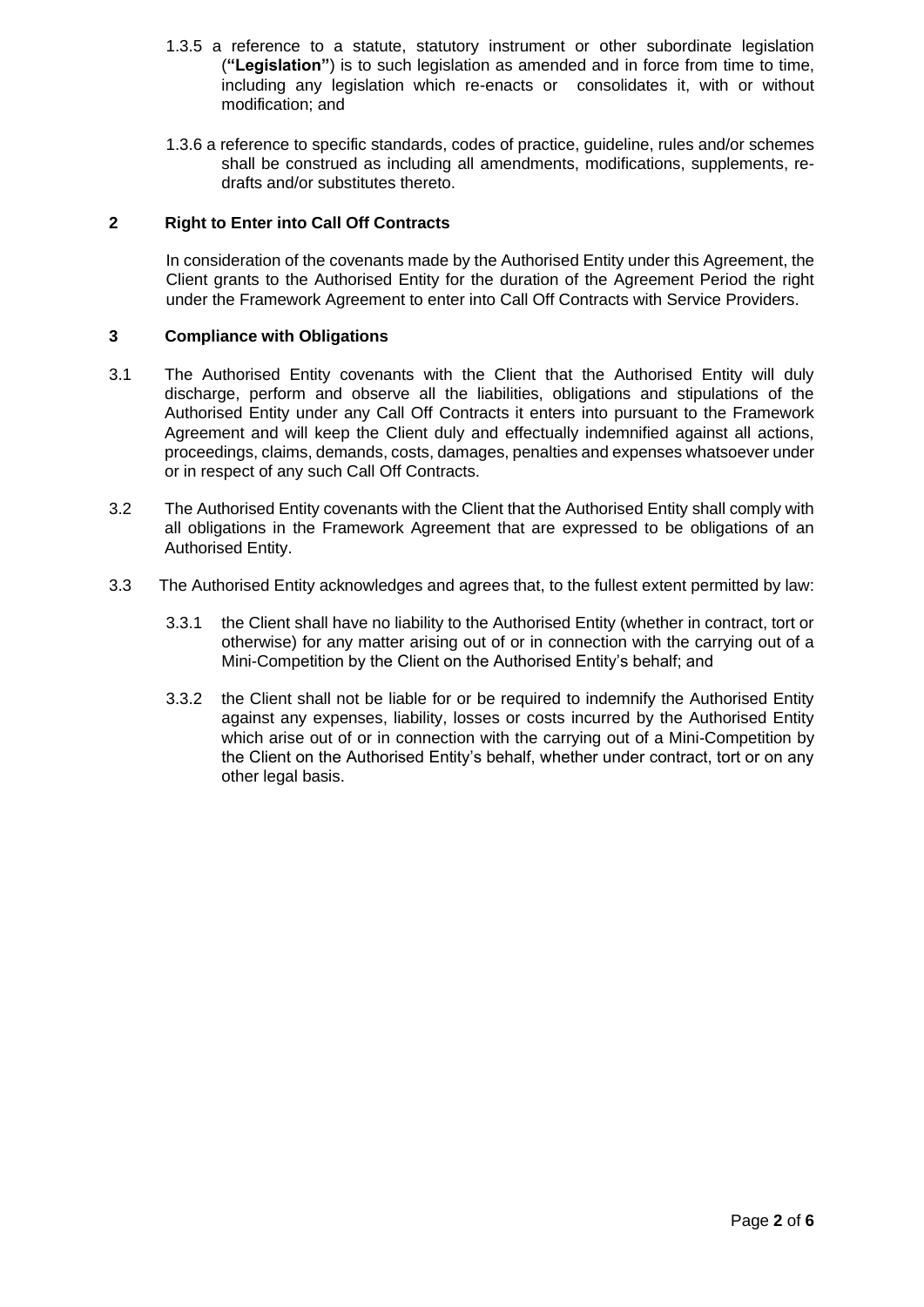# **4 Revocation**

- 4.1 Without prejudice to the Client's other rights against the Authorised Entity under this Agreement or under common law, the Client may revoke the Authorised Entity's right to enter into Call Off Contracts pursuant to the Framework Agreement if:
	- 4.1.1 the Authorised Entity commits a material breach of the provisions of this Agreement; and/or
	- 4.1.2 the Authorised Entity commits a material breach of the provisions of the Framework Agreement;
- 4.2 If the Client wishes to exercise its right under Clause 4.1, it must serve a written notice on the Authorised Entity stating that the Authorised Entity's right to enter into Call Off Contracts pursuant to the Framework Agreement has been revoked.
- 4.3 Following the Revocation Date, the Authorised Entity shall not be entitled to enter into any new Call Off Contracts pursuant to the Framework Agreement.
- 4.4 In no event shall revocation referred to in Clause 4.1 be deemed to affect or amend in any way any Call Off Contracts entered into prior to the Revocation Date.

## **5 SEC Fees**

5.1 The Authorised Entity acknowledges the provisions of Clause 27 of the Framework Agreement. In particular, the Authorised Entity acknowledges and agrees that pursuant to Clause 27 of the Framework Agreement the Client is entitled to receive from Service Providers the SEC Fees payable in respect of Call Off Contracts awarded to the Service Providers under the Framework Agreement, and may collect these fees out of monies received by the Service Providers from the Authorised Entity under Call Off Contracts.

#### **6 Provision of Information**

- 6.1 Within three (3) Working Days of awarding any Call Off Contract to a Service Provider under the Framework Agreement the Authorised Entity shall provide the Client with confirmation of the projected total value of such Call Off Contract and the projected monthly value of such Call Off Contract (in both cases excluding VAT), together with such other information as the Client may reasonably require in connection with such Call Off Contract. For the avoidance of doubt, the projected monthly value for this purpose shall be an amount equal to the total projected value divided by the number of months that the Call Off Contract is due to last for, disregarding the effect of any proposed retention;
- 6.2 The Authorised Entity shall, within three (3) days of any request from the Client, provide the Client with copies of all invoices the Authorised Entity has received from Service Providers pursuant to the terms of Call Off Contracts, together with such other information as the Client may reasonably require in connection with such Call Off Contracts.
- 6.3 For the avoidance of doubt (and without limitation to any other provision of this Agreement), a breach of any provision of this Clause 6 by the Authorised Entity shall constitute a material breach of the provisions of this Agreement for the purposes of Clause 4.1.1.

# **7 Call Off Contract Annual Reviews**

7.1 N/A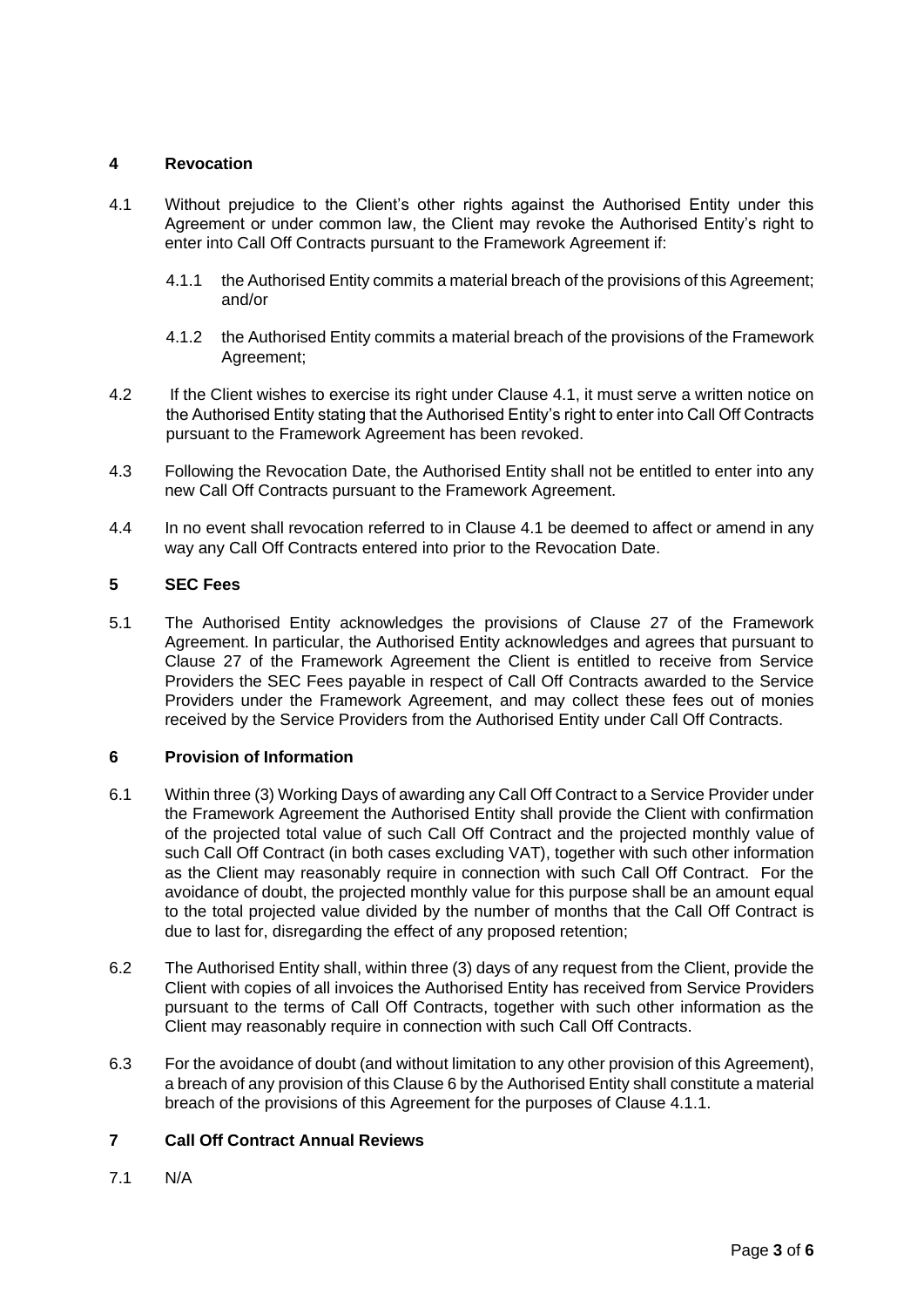## **8 Assignment and Novation**

- 8.1 The Client may, at any time, assign, novate, charge or transfer its interest in this Agreement and/or any rights arising under it to any party without the consent of the Authorised Entity being required. The Authorised Entity shall enter into all necessary documentation to give effect to such assignment, novation, charge or transfer.
- 8.2 The Authorised Entity shall not assign, novate, charge or transfer its interest in this Agreement and/or any rights arising under it to any party without the prior written consent of the Client.

## **9 No Agency, Partnership or Joint Venture**

Nothing contained in this Agreement shall be construed as creating an agency, partnership or joint venture relationship between the parties.

## **10 General**

- 10.1 This Agreement is supplemental to the Framework Agreement and the provisions thereof shall apply hereto insofar as they are necessary to give effect to this Agreement.
- 10.2 This Agreement shall be governed by and construed in accordance with the laws of England and Wales.